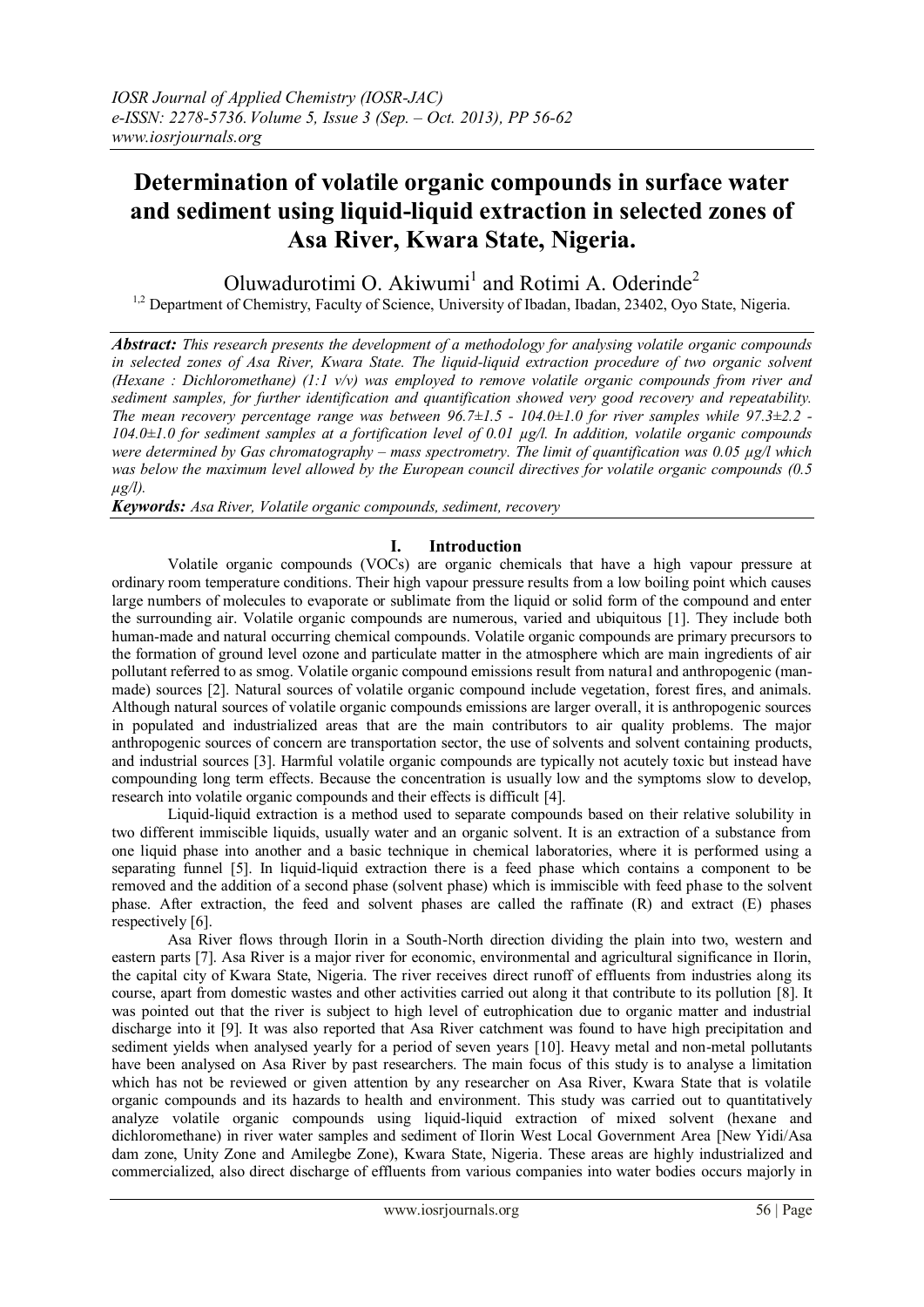this zones. Concentration at 0.01 µg/l, 0.02 µg/l and 0.05 µg/l were obtained to generate a good recovery and repeatability. Correlation analysis was done to ascertain interaction between river and sediment samples.

## **II. Materials and Methods**

#### **2.1 Study Area and Sample Collection**

Samples collected from Asa River in Ilorin, Kwara State include New Yidi/ Asa Dam Zone (RW-AS-1), Unity Zone (RW-UN-2) and Amilegbe Zone (RW-AM-3) were assessed in this study. Sampling points were selected based on assumed diversity of input from anthropogenic impacts and pollution level. Triplicate samples were taken from each sampling points at interval of four weeks over a period of three months. Preparation of sample bottles and containers is done prior to sampling based on sample size and type of analysis to be performed. Sample containers were thoroughly washed with metal free detergents and rinsed with tap water. They were then soaked in 1% nitric acid for 24 hours and washed with distilled water and kept intact to prevent contamination. Glass bottles were used to sample Volatile Organic Compounds (VOCs).

Sediment (SD-AS-1, SD-UN-2 and SD-EP-3) at those locations was also collected into treated aluminium foil for Volatile Organic Compounds determination using Ekman grab.



Fig. 1 Extracted Map of Asa River study Area

## **2.2 Reagents and solvents**

All chemicals used were of analytical grade. Volatile organic compounds mixed standard include propane, hexane, butane, butene, nonene, decene, benzene, ethanoic acid, ethanedioic acid (New Haven, CT, USA).

Solvents of residue grade purity including dichloromethane, chloroform, n-hexane, 1,2 dichlorobenzene, methanol, acetonitrile were obtained from Merck Company. Standard stock solution 0.1 µg/l of mixed volatile organic compounds was prepared in methanol. All solutions were stored in the dark at  $4^{\circ}$ C. Working solutions were prepared by dilution of standard stock solution with distilled water.

## **2.3 Chromatographic analysis**

Gas Chromatography analyses were performed with a Hewlett-Packard 7890 series gas chromatograph equipped with 5975C Mass Spectrometer detector and splitless injection mode with a pulse pressure of 5.9818psi. Chromatographic separation was carried out using a polar column (30 m length, 0.32 mm i.d., and 0.25  $\mu$ m film thickness). The oven temperature was 250 $\degree$ C for 31 minutes followed by temperature programmed to  $200^{\circ}$ C at  $17^{\circ}$ C/min. Helium was used as carrier gas.

## **III. Liquid – liquid extraction procedure**

## **3.1 Water Analysis**

The industrial and surface water samples were filtered through a membrane filter with 0.45 µm pore size before extraction procedures. Water sample of 100 ml was poured into a separating funnel and 100 ml of organic solvent (50 ml : 50 ml – hexane: dichloromethane) added and the mixture separated for almost 45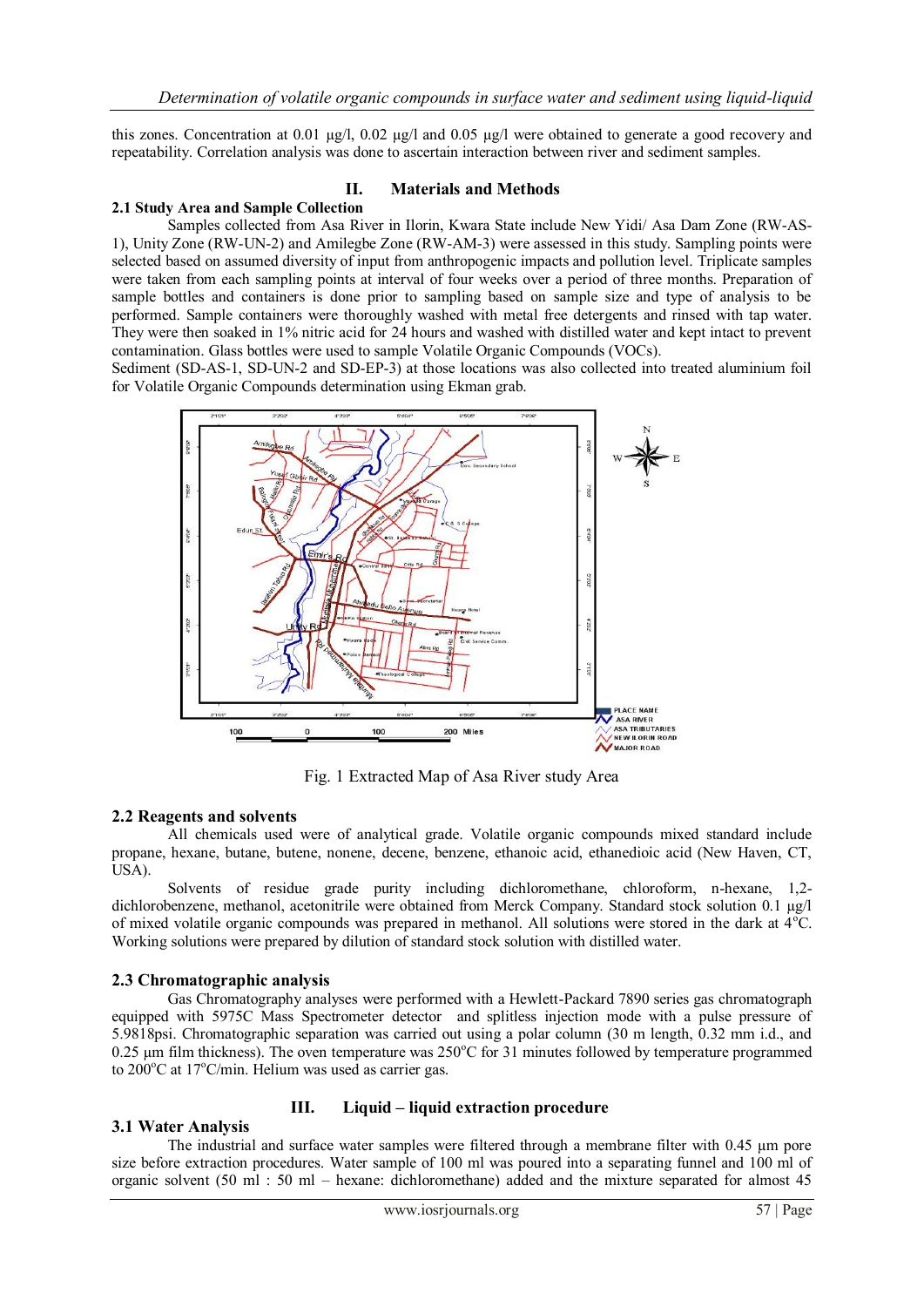minutes by thorough shaking, afterwards the extract was poured into a beaker and left for few minutes to evaporate then the remaining extract filtered using cotton wool as a separating medium in a pasture pipette and anhydrous sodium tetraoxosulphate (VI)  $(Na_2SO_4)$  in excess was added to absorbed the remaining water in the sample and this was totalled into a vial bottle up to 2 ml ready for Gas Chromatography analysis.

#### **3.2 Sediment Analysis**

The dry sediments were carefully collected, homogenized and passed through 60 mesh standard sieves. Sample preparation included homogeneous mixing of 10 g of sediment with 0.25 g anhydrous Sodium sulphate to remove moisture and in 10 ml of dichloromethane for 1h followed by centrifugation. Then 3 ml of supernatant was filtered through 2 g of silica gel column with 11 ml 1:1 (v/v) elution of hexane and dichloromethane. The solvent fractions were then evaporated on a rotary evaporator, and exchanged by acetonitrile with a final volume of 2 ml ready for Gas chromatography analysis.

## **IV. Results and Discussion**

## **4.1 Quality Assurance and Quality Control**

The quality assurance and quality control (QA/QC) requirements included establishing Gas chromatography retention times (RT), method detection limit (MDL) and reproducibility for all compounds analyzed. In table 1, forty-six volatile organic compounds are listed along with their molecular weight (MW), boiling point (BP), melting point (MP), method detection limits (MDLs) and relative standard deviation (RSD) of each volatile organic compound. For volatile organic compound collected, method detection limits were between 0.2 and 0.7 ppbv. The relative standard deviation was between 0.6% and 5.0% which is well within the limit of  $\pm 30\%$ . For quality assurance approximately 30% of the samples were analyzed in triplicate. The reported percentage quality is the amount present in the sample.

|         |                                   |     | <b>SUMMER SAMPLES</b>      |                     |            |                  |                 |           |
|---------|-----------------------------------|-----|----------------------------|---------------------|------------|------------------|-----------------|-----------|
| Groups  | VOCs Species                      | MW  | <b>BP</b><br>$(^{\circ}C)$ | MP<br>$(^{\circ}C)$ | <b>MDL</b> | <b>RSD</b>       | % Ouality       | <b>RT</b> |
| Alkane  | 1,1-dichloro 2,2-difluoroethane   | 135 | 60                         | n/a                 | 0.3        | 3.7              | 91              | 3.327     |
|         | BromodichloroMethane              | 164 | 87                         | $-55$               | 0.2        | 3.2              | 96              | 3.362     |
|         | Trichloromethane                  | 119 | 60.5                       | $-63$               | 0.5        | 1.5              | 96              | 3.327     |
|         | Oxybis[dichloro methane]          | 184 | 39.8                       | n/a                 | 0.2        | 3.2              | 96              | 3.785     |
|         | $1,2$ -dimethyl – cis             | 98  | 99                         | n/a                 | 0.5        | 1.5              | 62              | 8.992     |
|         | Cyclopentane                      |     |                            |                     |            |                  |                 |           |
|         | 1,2-dimethyl-trans                | 98  | 92                         | n/a                 | 0.5        | 1.5              | 62              | 8.992     |
|         | cyclopentane                      |     |                            |                     |            |                  |                 |           |
|         | Bromomethane                      | 94  | $\overline{4}$             | $-94$               | 0.3        | 1.0              | 96              | 10.073    |
|         | Methylene cyclobutane             | 68  | 42                         | n/a                 | 0.5        | 2.0              | 81              | 5.192     |
|         | 2-isocyanato propane              | 85  | 74                         | $< -75$             | 0.3        | 1.0              | 81              | 3.413     |
|         | 2-cyclo propyl propane            | 84  | 58                         | n/a                 | 0.5        | 2.5              | 81              | 3.550     |
|         | Ethyl cyclobutane                 | 84  | 70.7                       | n/a                 | 0.5        | $\overline{3.6}$ | 96              | 4.357     |
|         | Methyl cyclopentane               | 98  | 101                        | $-126$              | 0.5        | 0.6              | 95              | 4.592     |
|         | 1,3-dimethyl-cis cyclopentane     | 84  | 80.7                       | 6.5                 | 0.2        | 3.5              | $\overline{53}$ | 9.016     |
|         | 1,3-dimethyl-trans                | 98  | 91                         | n/a                 | 0.5        | 3.3              | 58              | 9.016     |
|         | cyclopentane                      |     |                            |                     |            |                  |                 |           |
|         | 2-chloro-1,1,1-trifluoro ethane   | 119 | 6.9                        | $-106$              | 0.5        | 3.5              | 91              | 7.144     |
|         | 1-methyl-2-octyl cyclo propane    | 154 | 203.3                      | n/a                 | 0.2        | 3.3              | 62              | 25.975    |
|         | 1,2-diethyl cyclo butane          | 112 | n/a                        | n/a                 | 0.5        | 2.0              | 73              | 25.975    |
|         | 1,3-dimethyl cyclo pentane        | 98  | n/a                        | n/a                 | 0.5        | 2.0              | 64              | 8.935     |
| Alkenes | 2-Pentene (E)                     | 70  | 37                         | $-40$               | 0.3        | 2.7              | 93              | 3.613     |
|         | 2-methyl-1-butene                 | 70  | $\overline{31}$            | $-137$              | 0.2        | 1.0              | 93              | 3.648     |
|         | 2-pentene                         | 70  | 37                         | n/a                 | 0.3        | 2.0              | 93              | 3.676     |
|         | $2$ -pentene $(Z)$                | 70  | 38                         | $-180$              | 0.3        | 1.0              | 93              | 3.699     |
|         | 1,2-dichloro ethene $(Z)$         | 97  | 60.3                       | $-81$               | 0.4        | 1.5              | 57              | 6.697     |
|         | 2-Hexene (E)                      | 84  | 62                         | n/a                 | 0.4        | 1.5              | 55              | 6.978     |
|         | 3,4-dimethyl-1-pentene            | 98  | n/a                        | n/a                 | 0.5        | 1.5              | 77              | 7.464     |
|         | 3,7-dimethyl-1-octane             | 140 | 156                        | n/a                 | 0.5        | $\overline{1.0}$ | 77              | 7.464     |
|         | 4-ethenyl cyclohexene             | 108 | n/a                        | n/a                 | 0.2        | 2.0              | 53              | 25.855    |
|         | 1-Nonene                          | 126 | 146                        | $-81$               | 0.5        | 1.6              | 65              | 26.038    |
|         | $2$ -butene $(E)$                 | 56  | 1                          | $-105$              | 0.5        | 1.0              | 91              | 4.883     |
|         | $2$ -butene $(Z)$                 | 56  | 3.7                        | $-139$              | 0.4        | 2.8              | 91              | 4.557     |
|         | $2$ -butene                       | 56  | n/a                        | n/a                 | 0.3        | 1.5              | 91              | 4.906     |
|         | $\overline{\text{Cyc}}$ loheptene | 96  | 112                        | n/a                 | 0.2        | 0.6              | 57              | 27.840    |
|         | 1-chloro-Z-2-heptene              | 133 | n/a                        | n/a                 | 0.4        | 4.6              | 50              | 5.740     |
|         | 1-Hexene                          | 84  | 64                         | $-140$              | 0.3        | 1.0              | 90              | 4.929     |
|         |                                   |     |                            |                     |            |                  |                 |           |

Table 1. Properties, Quality Assurance and Quality Control for targeted volatile organic compounds in river and sediment samples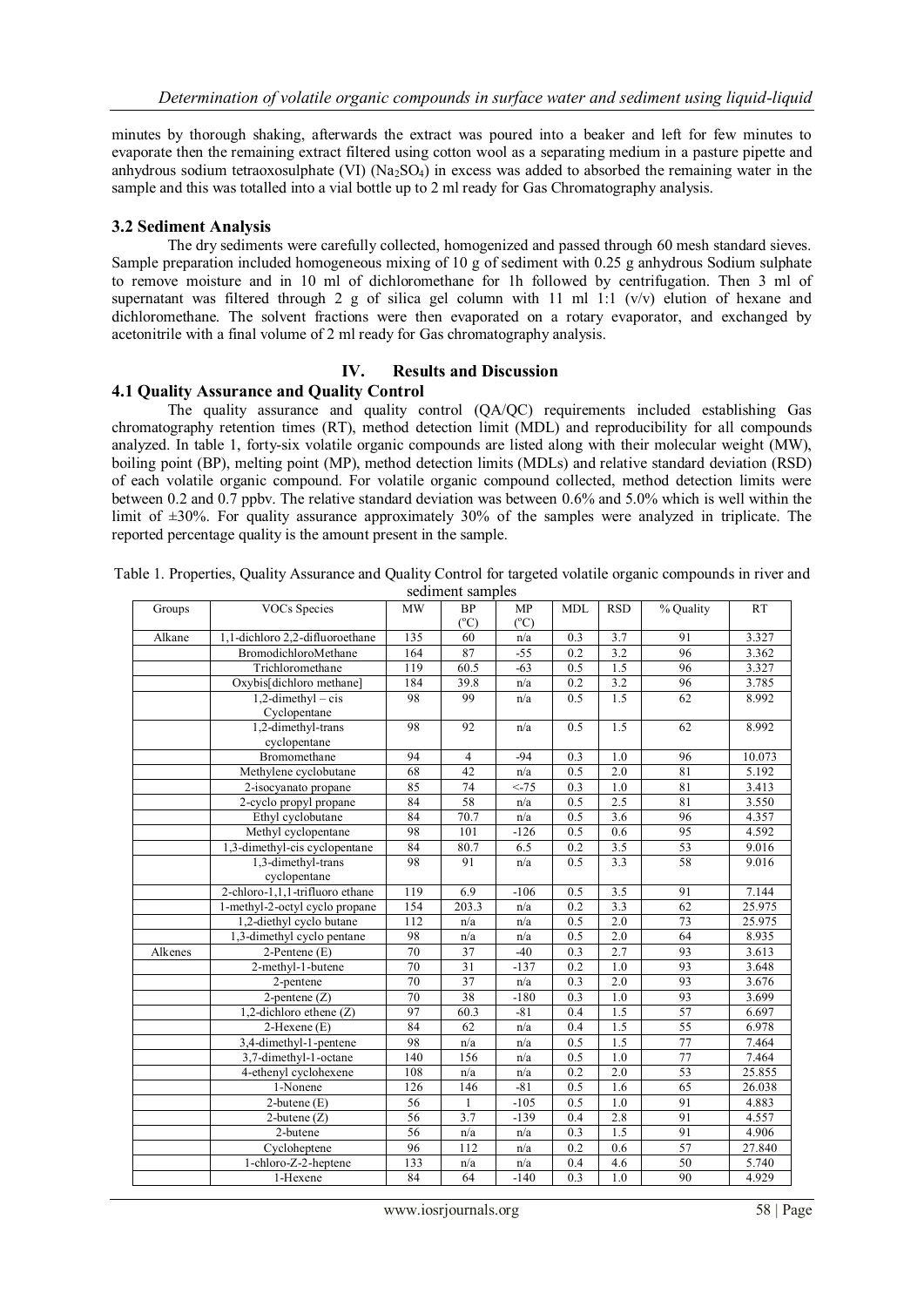*Determination of volatile organic compounds in surface water and sediment using liquid-liquid* 

| Aromatics | T1<br>Fluorobenzene        | 96       | o J                              | $-42$ | V.Z     | റ റ<br>ں. ر |    | 5.697 |
|-----------|----------------------------|----------|----------------------------------|-------|---------|-------------|----|-------|
|           | 2,3,4,5-tetrahydropyridine | o n<br>ບ | n/a                              | n/a   | 0.4     | ر. ت        | ັ້ | 6.692 |
|           | Pyridine-D5                | 84       | $\sim$<br>$\sim$ 1 $\sim$        | n/a   | U.6     | $\sim$      | 50 | 5.108 |
|           | 2-chlorothiophene          | 119      | $\sim$<br>$\cdot$ $\sim$ $\cdot$ | n/a   | -<br>U. | 4.4         | bΖ | 7.018 |

|            |                              |           | Table T. Colliu. |                             |            |            |           |           |
|------------|------------------------------|-----------|------------------|-----------------------------|------------|------------|-----------|-----------|
| Groups     | VOCs species                 | <b>MW</b> | <b>BP</b>        | MP.                         | <b>MDL</b> | <b>RSD</b> | % Quality | <b>RT</b> |
|            |                              |           | $(^{\circ}C)$    | $(^{\mathrm{o}}\mathrm{C})$ |            |            |           |           |
|            | 3-chlorothiophene            | 119       | 137              | n/a                         | 0.7        | 3.2        | 62        | 7.018     |
|            | Indan-1,2,3-trione           | 178       | n/a              | 250                         | 0.5        | 5.0        | 53        | 26.581    |
|            | Ninhydrin                    | 178       | n/a              | 250                         | 0.5        | 2.5        | 62        | 26.581    |
| Carboxylic | 2,6-diamino-4-hexenoic acid  | 144       | n/a              | n/a                         | 0.3        | 1.0        | 53        | 26.261    |
| Acids      |                              |           |                  |                             |            |            |           |           |
|            | Dichloroacetic acid          | 129       | 194              | 9                           | 0.3        | 3.8        | 91        | 3.459     |
|            | Non-3-enyl ester acetic acid | 184       | 234              | n/a                         | 0.3        | 2.0        | 50        | 28.858    |
|            | Fluoroacetic acid            | 78        | 165              | 33                          | 0.5        | 1.0        | 95        | 7.584     |
|            | 2-cyano-ethyl ester hexanoic | 169       | n/a              | n/a                         | 0.5        | 1.0        | 54        | 25.820    |
|            | acid                         |           |                  |                             |            |            |           |           |

|  |  |  | Table 1. Contd. |
|--|--|--|-----------------|
|--|--|--|-----------------|

Source: Author's fieldwork

#### **4.2 Recovery Studies**

Recovery study was performed on investigated compounds from spiked river zone samples and sediment from three zones along Asa River route at three concentration levels. At each concentration level, three determinations were performed. The mean recoveries and relative standard deviation (RSD) of alkanes (pentane), alkenes (butene), aromatics (benzene) and carboxylic acids (acetic acid) can be observed in table 2 and 3 respectively.

#### **4.2.1 Recovery study on river zones**

Recovery study was done using a known amount of standard volatile organic compounds injected in the sample before extraction to check how much were recovered after completion exercise. The recoveries of volatile organic compounds from spiked river zones were done at three concentrations levels, at each concentration level, three determinations were performed. It was observed at 0.01  $\mu$ g/l, 0.02  $\mu$ g/l and 0.05  $\mu$ g/l respectively. RW-AS-1 recorded a mean recovery percentage range and relative standard deviation of [97.1±3.2 - 104±1.0] , RW-UN-2 [90.0±1.0 – 103.3±1.5] while RW-AM-3 obtained [97.7±1.5 - 104±1.0].

#### **4.2.2 Recovery study on sediment zones**

The recoveries of volatile organic compounds from spiked sediment was done at three concentration levels, at each concentration level, three determinations were performed. It was observed at 0.01  $\mu$ g/l, 0.02  $\mu$ g/l and 0.05 µg/l respectively. SD-AS-1 recorded a mean recovery range and relative standard deviation of [90.0±4.6 – 102.8±1.8], SD-UN-2 [99.1±0.5 – 104.0±1.7] while, SD-AM-3 [85.0±6.6 – 103.7±1.2].

| <b>VOCs</b>                       | Conc. $(\mu g/l)$ | $RW-AS-1$        | $RW$ -UN-2      | $RW-AM-3$       |
|-----------------------------------|-------------------|------------------|-----------------|-----------------|
| Alkanes (Pentane)                 | 0.01              | $101.8 \pm 3.7$  | $102.7 \pm 3.2$ | $100.3 \pm 1.5$ |
|                                   | 0.02              | $97.1 \pm 3.2$   | $96.7 \pm 1.5$  | $97.7 \pm 1.5$  |
|                                   | 0.05              | $104.0 \pm 1.0$  | $99.0 \pm 2.0$  | $104 \pm 1.0$   |
| Alkenes (Butene)                  | 0.01              | $101.2 \pm 2.7$  | $103.0 \pm 1.0$ | $102 \pm 2.0$   |
|                                   | 0.02              | $102.0 \pm 1.0$  | $103.3 \pm 1.5$ | $98.7 \pm 1.5$  |
|                                   | 0.05              | $103.0 \pm 1.5$  | $95.0 \pm 1.0$  | $103.3 \pm 1.5$ |
| Aromatics (Benzene)               | 0.01              | $99.6 \pm 3.8$   | $99.7 \pm 2.5$  | $101.7 \pm 3.2$ |
|                                   | 0.02              | $99.6 \pm 4.4$   | $101.3 \pm 3.2$ | $100.0 \pm 5.0$ |
|                                   | 0.05              | $101.3 \pm 2.52$ | $91.0 \pm 3.61$ | $101.3 \pm 1.5$ |
| Carboxylic Acids<br>(Acetic Acid) | 0.01              | $102.0 \pm 1.0$  | $99.0 \pm 1.0$  | $102.0 \pm 1.0$ |
|                                   | 0.02              | $102.3 \pm 3.8$  | $103.0 \pm 2.0$ | $99.0 \pm 1.0$  |
|                                   | 0.05              | $103.0 \pm 1.0$  | $90.0 \pm 1.0$  | $100.0 \pm 1.0$ |

Table 2. Mean recoveries and standard deviation for river zones sampled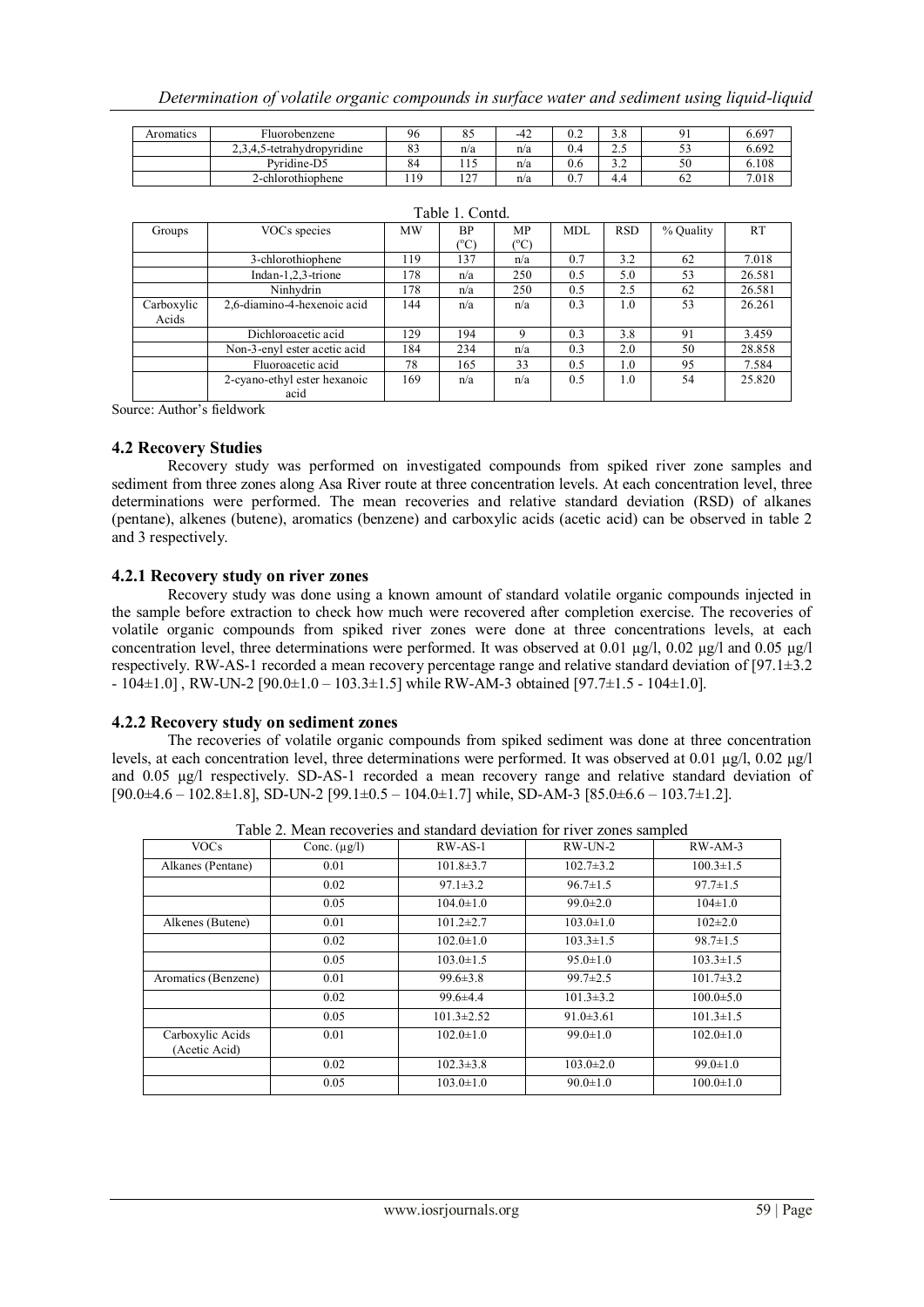| <b>VOCs</b>                       | Conc. $(\mu g/l)$ | $SD-AS-1$       | $SD-UN-2$       | $SD-AM-3$       |
|-----------------------------------|-------------------|-----------------|-----------------|-----------------|
| Alkanes (Pentane)                 | 0.01              | $97.7 \pm 2.5$  | $101.8 \pm 3.6$ | $98.9 \pm 0.6$  |
|                                   | 0.02              | $97.3 \pm 3.5$  | $99.1 \pm 3.3$  | $103.1 \pm 2.0$ |
|                                   | 0.05              | $99.1 \pm 2.0$  | $105.0 \pm 3.0$ | $92.0 \pm 6.3$  |
| Alkenes (Butene)                  | 0.01              | $100.0 \pm 2.0$ | $99.7 \pm 1.6$  | $104.0 \pm 1.0$ |
|                                   | 0.02              | $100.3 \pm 2.8$ | $102.6 \pm 1.5$ | $103.0 \pm 0.6$ |
|                                   | 0.05              | $90.0 + 4.6$    | $104.0 \pm 1.0$ | $90.0 \pm 1.0$  |
| Aromatics (Benzene)               | 0.01              | $101.7 \pm 0.6$ | $104.0 \pm 1.7$ | $100.8 \pm 3.2$ |
|                                   | 0.02              | $102.0 \pm 0.7$ | $99.1 \pm 0.5$  | $99.2 \pm 1.1$  |
|                                   | 0.05              | $85.0 \pm 2.7$  | $102.0 \pm 2.7$ | $85.0 \pm 6.6$  |
| Carboxylic Acids<br>(Acetic Acid) | 0.01              | $102.7 \pm 2.2$ | $103.7 \pm 0.7$ | $97.3 \pm 2.2$  |
|                                   | 0.02              | $102.8 \pm 1.8$ | $101.6 \pm 1.6$ | $103.7 \pm 1.2$ |
|                                   | 0.05              | $92.0 \pm 5.3$  | $101.0 \pm 2.0$ | $85.0 \pm 8.7$  |

| Table 3. Mean recoveries and standard deviation for sediment zones sampled |  |
|----------------------------------------------------------------------------|--|
|----------------------------------------------------------------------------|--|

## **4.3 Correlation values of volatile organic compounds based on recovery concentration**

The table 4 shows the correlation analysis for volatile organic compounds targeted at river zones in relation to sediment at the same place. The degree of freedom is 5, critical table value  $= 0.754$  at  $5\%$ significance level.

At  $0.01\mu$ g/l for RW-SD-AS-1, RW-SD-UN-2 and RW-SD-AM-3 recorded range of  $(-0.26 - 0.30)$ , while at  $0.02\mu\text{g}/\text{l}$  for RW-SD-AM-3 was 0.74 which indicated that  $r_{\text{cal}} < r_{\text{table}}$  therefore the null hypothesis Ho cannot be rejected and this account show that volatile organic compound of river do not have association with sediment at that concentration. At  $0.02\mu$ g/l, RW-SD-AS-1 and RW-SD-UN-2 obtained range (0.76 - 0.77), while at 0.05  $\mu$ g/l, RW-SD-AS-1, RW-SD-UN-2 and RW-SD-AM-3 recorded range (0.91 – 0.98) and revealed that  $r_{cal} > r_{table}$  therefore the null hypothesis Ho can be rejected and it would be concluded that there is a positive association between river zone and sediment at those concentration. Figure 1-3 which reveals the correlation analysis pattern at  $0.05\mu g/l$  also affirm the interaction between the river and sediment zones. The  $R^2$  determine on the graph account for the reliability of the extraction method used based on recovery studies.

| Table 4. Correlation variables of volatile organic compounds based on recovery concentration |            |            |            |  |  |  |
|----------------------------------------------------------------------------------------------|------------|------------|------------|--|--|--|
| Concentration $(\mu \varrho/l)$                                                              | RW-SD-AS-1 | RW-SD-UN-2 | RW-SD-AM-3 |  |  |  |
| 0.01                                                                                         | $-0.26$    | $-0.91$    | 0.30       |  |  |  |
| 0.02                                                                                         | 0.76       | 0.77       | 0.74       |  |  |  |
| 0.05                                                                                         | 0.91       | 0.98       | 0.96       |  |  |  |



Fig 1. Correlation analysis of river zone and sediment at 0.05µg/l (RW-SD-AS-1)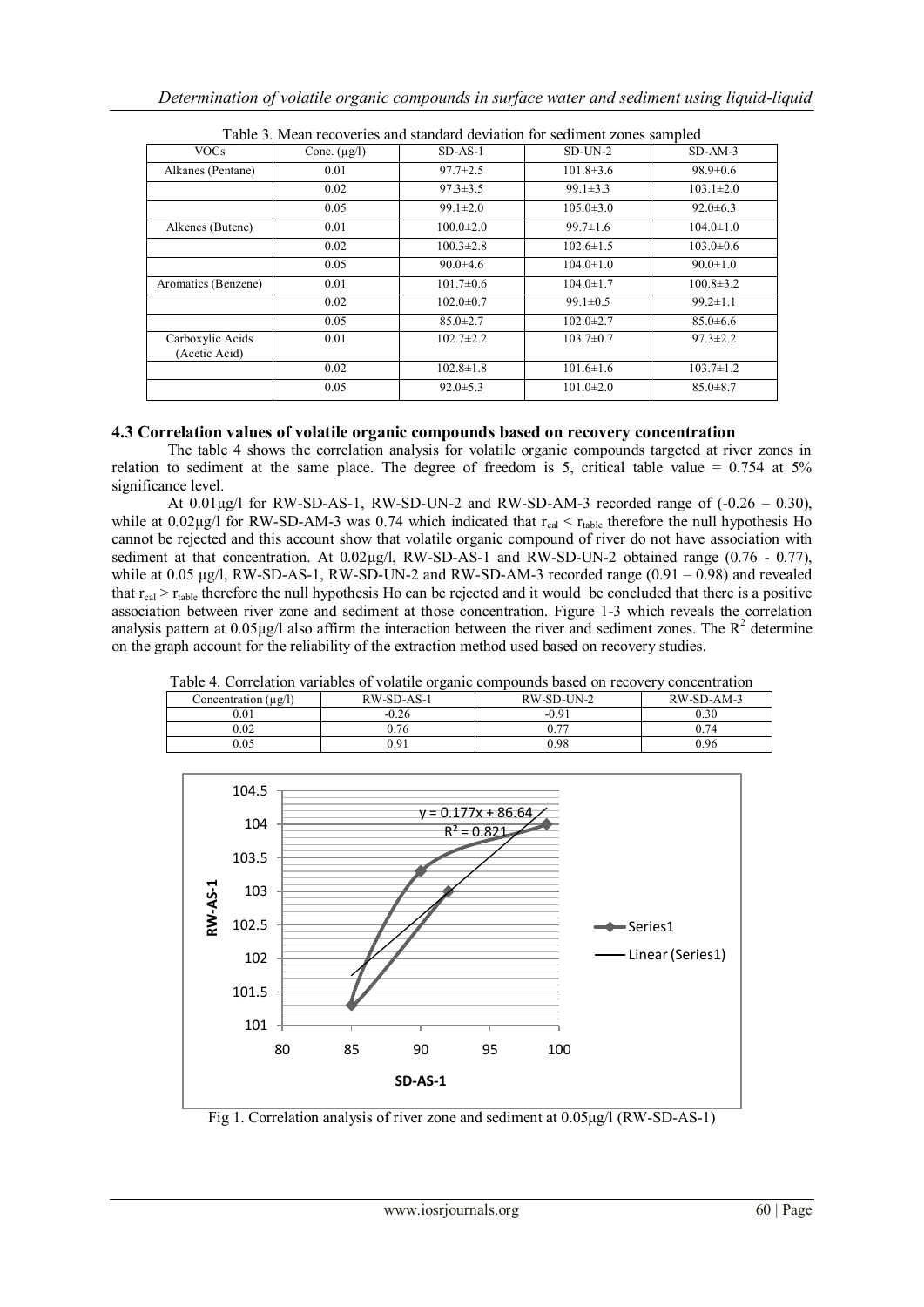

Fig.2 Correlation analysis of river zone and sediment at 0.05µg/l (RW-SD-UN-2)



Fig.3 Correlation analysis of river zone and sediment at 0.05µg/l (RW-SD-AM-3)

# **V. Conclusion**

The extraction method was performed on the river and sediment zones to confirm their applicability on Ilorin environs, Kwara State which had in general a relatively transparent aspect. Previous experiment had shown that the type and volume of solvent could increase the emulsion formation. Therefore, the choice of hexane: dichloromethane was used for liquid-liquid extraction. The recovery experiments were carried out for optimization of liquid-liquid extraction for volatile organic compounds and the following summaries were made: For river samples at 0.05 µg/l recorded  $90.0\pm1.0\%$  –  $104.0\pm1.0\%$  while sediment samples obtained (85.0±8.7% - 105.0±3.0%). Both the river and sediment zones revealed a derivative of benzene (Fluorobenzene) which is a human carcinogen and a chemical compound found in environmental tobacco smoke, stored fuels and exhaust from cars. It has also been found to contaminate food and water and when digested can lead to vomiting, dizziness, sleepiness, rapid heartbeat and at high levels, even death may occur. Other volatile organic compounds like chlorofluorocarbons and chlorocarbons also determined in this experiment are harmful to health and should be thoroughly monitored because this is the river that serves has drinking water source for Kwara state. People who could not afford tap water undergo direct intake through surface water, which could cause the aforementioned health hazards to an individual. Industrial companies which directly or indirectly pour their waste into the water bodies should also be monitored by environmental protection agencies. The effect of volatile organic compounds on human depends on the specific compound, the level of exposure, the timing of exposure and the individual. In summary, though the volatile organic compound gave a good recovery due to their concentration being below limit of quantification, it is evident that the studied area presents a critical situation and offering risks to environmental compartments.